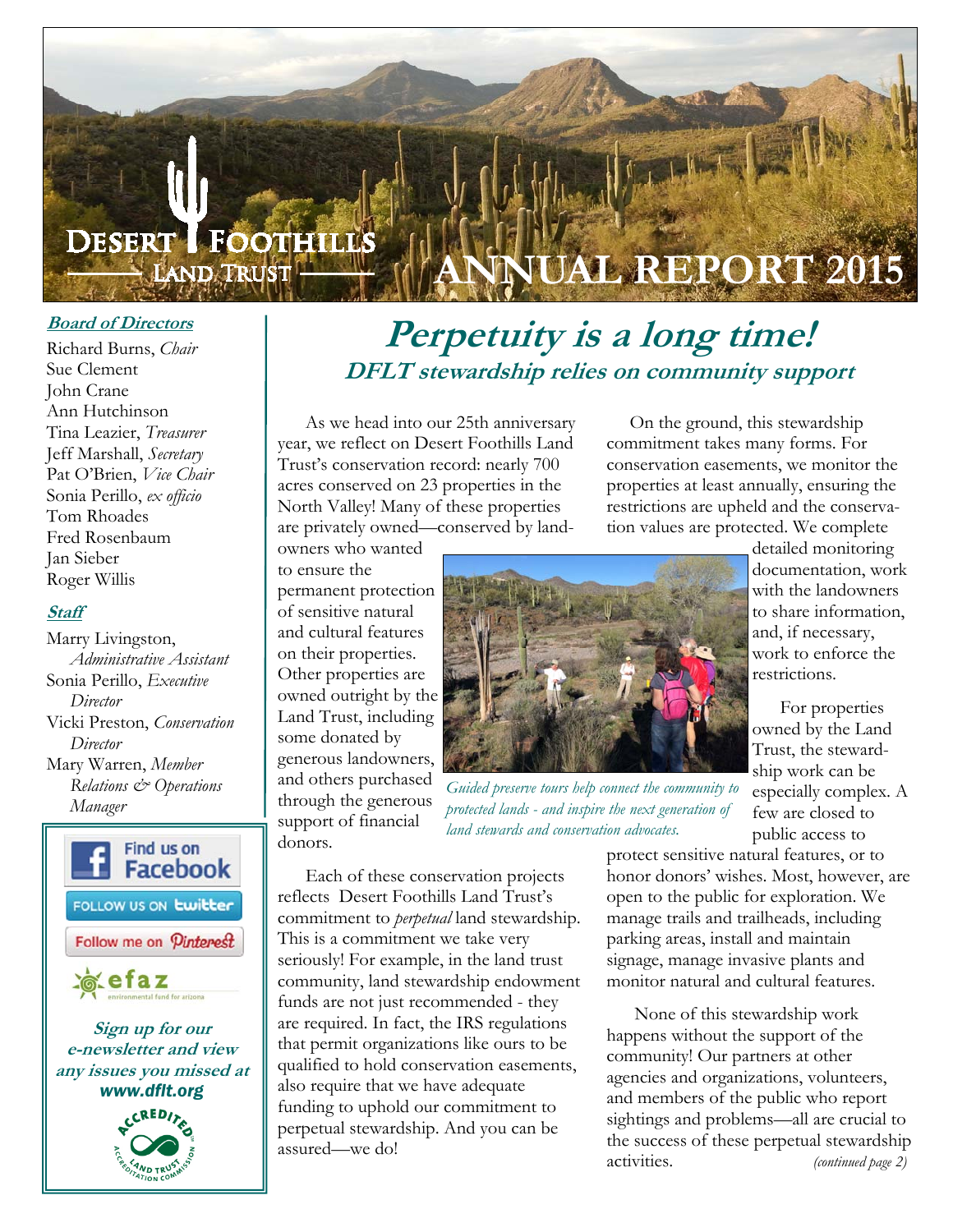## **Connecting People to Land**

 Over the last few years, Desert Foothills Land Trust has steadily increased our work to connect people to land. We've added wonderful community events like

Desert Discovery Day, expanded the number and type of guided preserve tours, and improved the DFLT website to include maps and preserve information for visitors.

 We've continued our photo contest in order to celebrate Black Mountain and Daisy Mountain, and to reach new audiences with our conservation work. Recognizing the important role of the arts in our community, we added an art exhibition and sale

featuring DFLT preserves, also aimed at reaching new audiences with our conservation message. And even our fundraising event, Sonoran Stars, is an important community outreach tool.

## **Upcoming Events**

**Guided preserve tours** - through May. Tours are free but registration is required.

**It's Art For Land's Sake** at Desert Foothills Library; exhibition March 7-12; sale March 12.

**Sonoran Stars** - Sat. April 23, 5 pm at Los Cedros USA in Scottsdale

**Desert Discovery Day -** Sat. Nov. 19, Jewel of the Creek Preserve

**Visit www.dflt.org** *for our full event schedule. Events are also widely shared on our Facebook page!* 

 Additionally, we've expanded partnerships with other organizations in order to have greater impact in the community. We are working with other agencies and or-

**"Everyone knows it's important to preserve the Sonoran Desert. But not everyone knows that each of us can play a part. Whether it's guided hikes or open-air painting classes, we are getting people involved in this extraordinary landscape. Clearly the mission of a land trust is conservation, and a large part of that includes educating and engaging the community."**  *—*Ronnie Wainwright, volunteer

ganizations in order to coordinate trail and open space connectivity. We're working with other land trust partners around the state in order to advance statewide land conservation. And we're also working with local partners, including town governments, to pursue local land protection projects.

 This focus supports our community, and importantly, also builds support for

conservation and for stewardship of our protected lands. We hope you will join us at one of these community events!

—*Richard Burns, Board Chair* 

*(continued from page 1)*

 As our organization has matured, we increasingly recognize that our work to connect people to land is a fundamental part of our long-term stewardship work. Community members who know and love these lands will be the advocates who will rally to their defense when needed. As the saying goes, "we protect what we love."

 DFLT's work to help our community experience the wonder of a coyote's howl, a hedgehog cactus in bloom or a cottonwood in **FY 2015 Financial Report** 

**10/1/14-9/30/15, excluding F.O.R.C.E.** 

| <b>GENERAL OPERATING REVENUE</b>         |            |          |  |
|------------------------------------------|------------|----------|--|
| Grants/Contributions                     |            | 219,255  |  |
| Special events                           | S          | 190,929  |  |
| <b>Bequests</b>                          | $^{\circ}$ | 41,208   |  |
| Other Income                             | \$         | 10,967   |  |
| Loss on investments                      | (S         | 13,566)  |  |
| <b>Total Revenue</b>                     | \$         | 448,793  |  |
| Transfer of in lieu fee funds to $AGF^*$ | (\$        | 116,190) |  |
| <b>Adjusted revenue</b>                  |            | 332,603  |  |

*\*Withdrew from in lieu fee mitigation program; existing funds transferred to AZ Game and Fish Dept.* 

#### **GENERAL OPERATING EXPENSES**

| Compensation                  | \$<br>199,802   |
|-------------------------------|-----------------|
| Professional/Event Services   | \$<br>45,741    |
| Organization/Event Expenses   | \$<br>111,509   |
| Occupancy                     | \$<br>65,332    |
| Stewardship and Land          | \$<br>13,604    |
| Other Expenses                | \$<br>6,268     |
| <b>Total Expenses</b>         | \$<br>442,256   |
|                               |                 |
| <b>ASSETS</b>                 |                 |
| Total Cash/Cash Equivalents   | \$<br>778,887   |
| Investments                   | \$<br>342,290   |
| Land Holdings                 | \$<br>9,792,400 |
| Other Assets                  | 12,788          |
| <b>Total Assets</b>           | \$10,926,365    |
| <b>NET ASSETS</b>             |                 |
| Unrestricted                  | 843,673         |
| Temporarily Restricted        | \$<br>185,678   |
| <b>Permanently Restricted</b> | \$9,897,014     |
| <b>Total Net Assets</b>       | \$10,926,365    |

*Please contact DFLT for a copy of our audited financial statements or our IRS Form 990.* 



*This year, our land stewardship work included cleaning up heartbreaking vandalism at Jewel of the Creek Preserve. However, the outpouring of support and assistance from the community was both encouraging and inspiring - and the cleanup was successful.* 

full fall color is important for the individuals whose lives are touched. It is also crucial for the perpetual stewardship of these special places.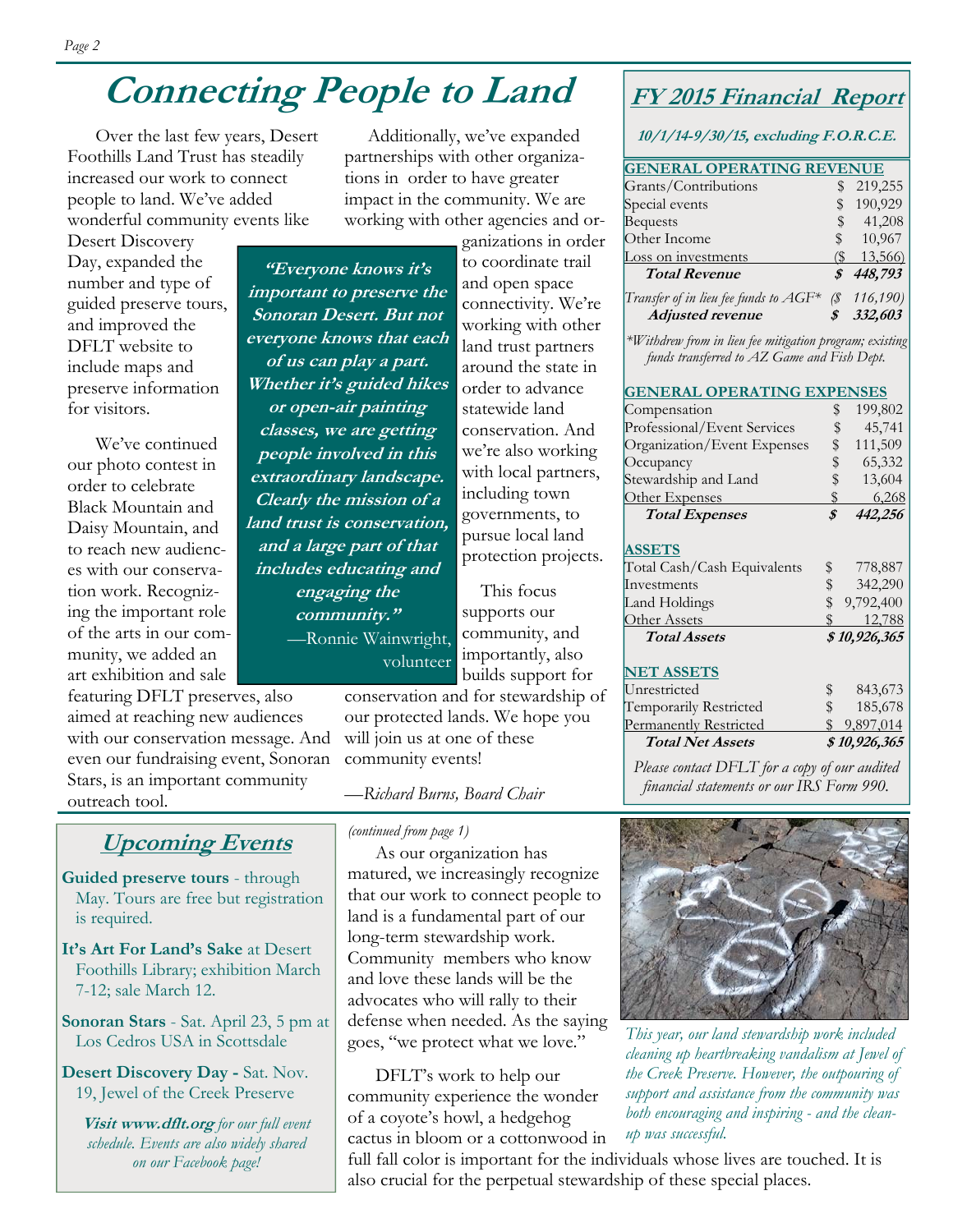# **2015 Highlights**



**It's Art For Land's Sake** *-* inaugural exhibition and sale celebrating DFLT preserves, and raising money for conservation. *(Above: "Cactus" by Charlotte Moore, first place winner.)* 



**Desert Discovery Day** - fourth annual event at the Jewel, introducing this Sonoran Desert landscape to children of all ages. *(Photo above by Jon Klas.)*



**Mountains of the Land Trust Photo Contest** *-* online contest celebrates Daisy Mountain and Black Mountain. *(Photo above by Mike Burns, Peoples' Choice winner.)*



**Sonoran Stars** - the 20th anniversary of our fundraiser raised \$125,000 for our work. *(Photo above by Jon Klas.)*



*Thank you to our Sonoran Guardians, who support Desert Foothills Land Trust through annual leadership-level gifts! We deeply regret any errors or omissions. Please notify our staff of any inaccuracies. Gifts shown below are from February 1, 2015 through January 30, 2016.* 

#### **Saguaro (\$5,000+)**

### **Ocotillo (\$1,000+)**

Anonymous (2) Arizona Community Foundation | Fred Runnels Padgett Charitable Foundation Elizabeth and Richard Burns Sue and Philip Clement DLA Piper LLP (US) Mary Ellen and Gates Hawn IFS Family Foundation The Louise Menk Family Marilyn and Mark Nadeau Cathie and Fred Rosenbaum Sanderson Lincoln The Seattle Foundation | Walter E. and Alicejo P. Saubert Fund Western Program | Land Trust Alliance

### **Ironwood (\$2,500+)**

Fidelity Charitable - Bingham Charitable Fund | Jean and Barry Bingham BMO Harris Bank Carefree Physical Therapy | Cynthia Driskell Patricia and Paul Ellsworth Patricia and Matthew Freeman Carolyn and Glendon French Linda Garrett Michael R. Honkamp Barbara and Donald Mullett Alnic Realty Corp. | Alice and Nicholas Salerno The Minneapolis Foundation | Watson Elizabeth Summers Family Fund Robert Wilkens Fidelity Charitable | Willow's Mead Charitable Fund

Anonymous (4) Eleanore and Vaughn Beals Karin and David Benson Suzanne and Ted Bosler Carolyn and Brian Butler Christine Coleman Linda and Allen Courter John Crane and Betsy Lynn Betty Jayne Dahlberg Joe Fetzer and Marie Frantz Elisabeth and Al Finch Stacy and Aron Fischer Beverly and Jon Holt Lynne and Robert Hoss Ann Hutchinson and Paul H. McAllister Mary Ghrist James Barbara and John Jorgensen Joyce and Stanley Kerber Barbara and David Kirr Tina and Kirk Leazier Edward Lesser W. Jeff Marshall and Judy Smith Bessemer National Gift Fund | McCormick Fund Mary Louise Menk William Moeller Larry Niederhofer Marilyn and Armand Norehad Northern Trust Suzanne and William Oelman Sonia and Adam Perillo Jane Randolph June and Timothy Reilly Trudy and Thomas Rhoades American Endowment Foundation | Bill Riffle and Ruann Ernst Rita and Richard Russell Shangri La Ranch an affiliate of American Association for Nude Recreation, Inc. Michael White and Marci Zimmerman Bruce Winter Bitsy and Clyde Wyant Sybil and Shelby Yastrow